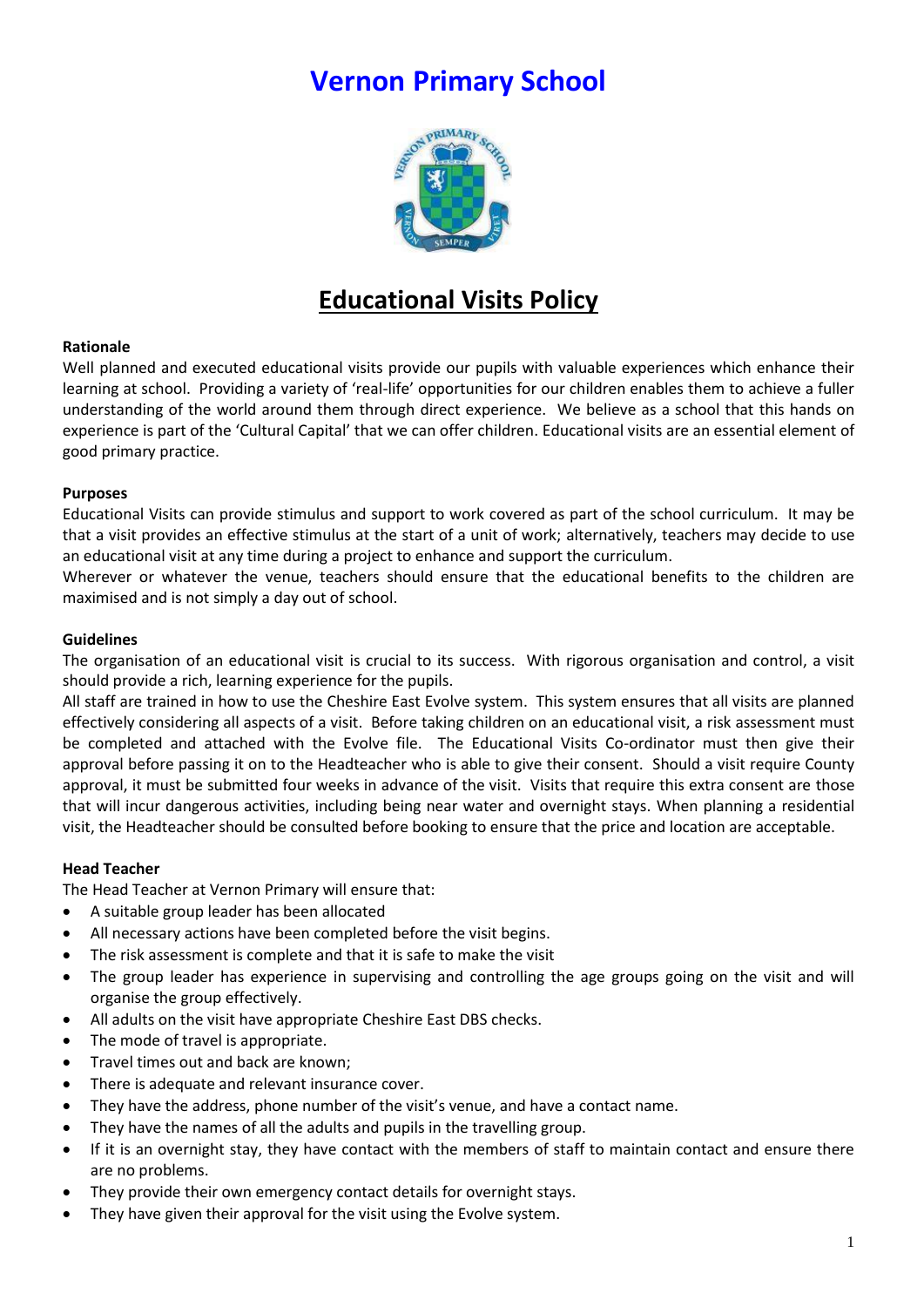#### **Group Leader**

One teacher, the group leader, is responsible overall for the supervision and conduct of the visit. This may be a shared responsibility if two classes are going on a visit. The Group Leader should:

- Carry out a pre-visit so that the risk assessment is accurate and up-to-date. This is necessary even when a teacher has been on the visit in previous years as changes may have occurred at a venue since the previous visit.
- Undertake and complete the planning and preparation of the visit including the briefing of group members and parents.
- Ensure the ratios suggested by Cheshire East are adhered to.
- Ensure that a Form C or Form D has been completed for each child prior to the visit.
- Know all the pupils proposed for the visit to assess the suitability of the visit
- Ensure that pupils understand their responsibilities whilst on the visit
- Ensure that there is a named if not qualified first aider on the visit.
- Ensure that all medication required by children on the visit is taken in case of an emergency.
- Submit the visit on Evolve for approval by the Headteacher, EVC and County if necessary.

## **Other adults involved in a visit**

Other adults on the visit must:

- Have a current DBS check. In line with current legislation, all adults require a DBS check if they are attending a visit. This should be checked before each visit, as legislation is liable to regular changes.
- Receive a copy of the itinerary for the day and list of the children in their group
- Follow the instructions of the leader and help with control and discipline.
- Complete a 'Next of Kin' form before leaving for the visit.

## **Responsibilities of pupils**

The group leader should make it clear to pupils that they must:

- Follow the instructions of the leader and other adults.
- Dress and behave sensibly and responsibly.

Any pupils whose behaviour may be considered a danger to themselves or to the group may be stopped from going on the visit. The curricular aims of the visit for these pupils should be fulfilled in other ways.

## **Parents**

The group leader should ensure that parents are given information about the purpose and details of the visit and are invited to any briefing sessions for longer visits. For each residential visit, a Parents' meeting will be held to give detailed information of what the children will need and what they will be doing. Teachers will take full responsibility for pupils at all times.

Parents must:

- Provide the group leader with emergency contact number(s).
- Sign the consent form.
- Give the group leader relevant information about their child's health, which might be relevant to the visit.

## **Risk Assessment**

A risk assessment should always be carried out before setting off on a visit, using Cheshire East's Risk Assessment Form. The risk assessment should include the following considerations:

- What are the risks?
- Who is affected by them?
- What safety measures need to be in place to reduce risks to an acceptable level?
- Can the group leader guarantee that these safety measures will be provided?
- What steps will be taken in an emergency?
- What is the acceptable ratio of adults to children for this visit? (See section on Ratios.)
- The group leader should take the following factors into consideration when assessing the risks:
- The type of activity and the level at which it is being undertaken.